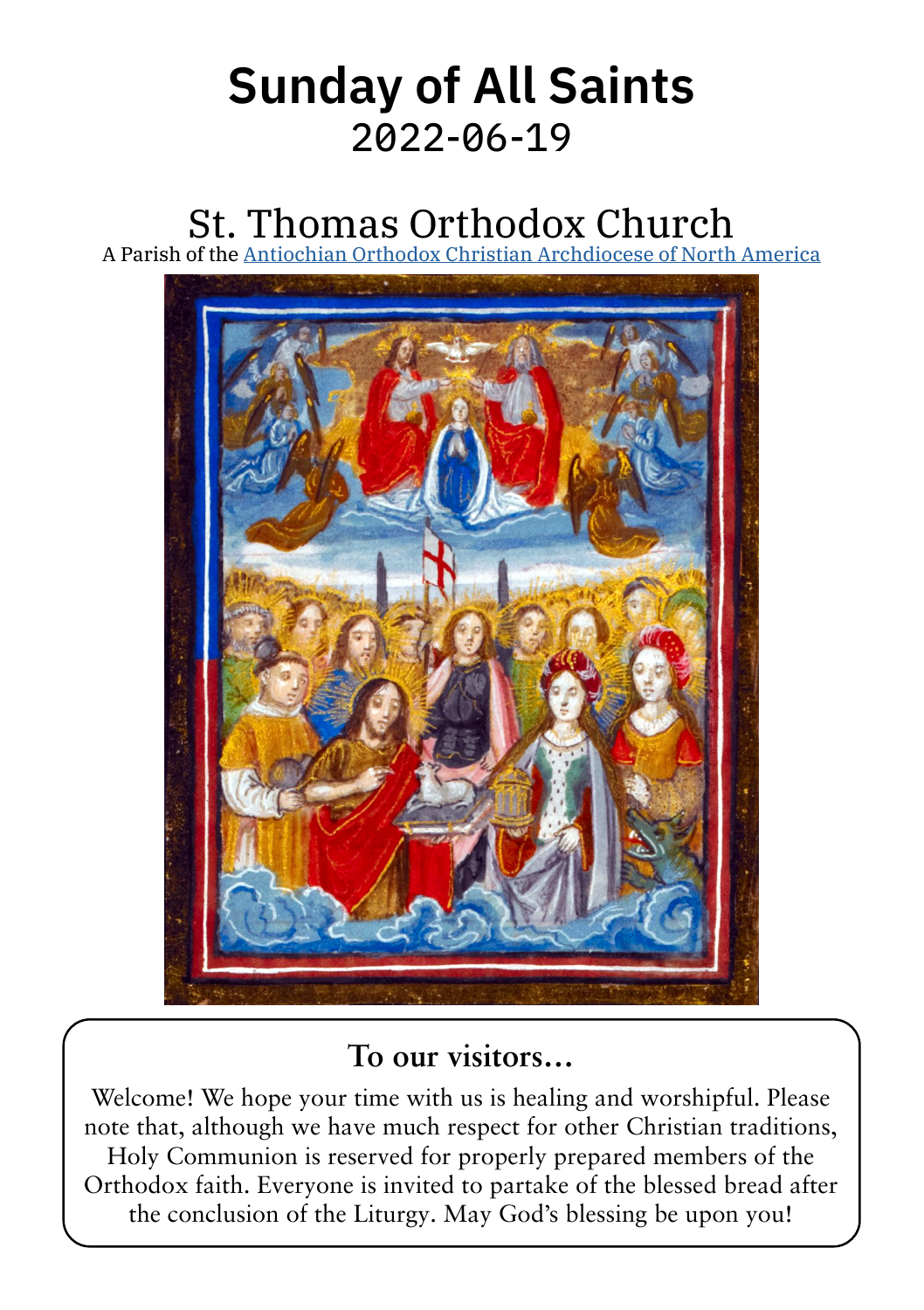## Hymns in Today's Liturgy

#### Resurectional *Apolytikion* of the Ascension (Tone 8)

From the heights Thou didst descend, O compassionate One, and Thou didst submit to the three-day burial, that Thou might deliver us from passion; Thou art our life and our Resurrection, O Lord, glory to Thee.

#### *Apolytikion* of All Saints (Tone 4)

Thy Church, O Christ God, hath regaled herself in the blood of Thy Martyrs throughout the entire world, as in porphyry and purple. Through them she lifteth her voice crying: Turn with Thy compassion toward Thy people, and grant peace to Thy city, and to our souls the Great Mercy.

#### *Apolytikion* of St. Thomas (Tone 3)

O Holy Apostle Thomas, intercede to the merciful God, that He grant unto our souls forgiveness of sins.

#### *Kontakion* of All Saints (Tone 8)

As first-fruits of our nature to the Planter of created things, the world presenteth the God-bearing martyred Saints in off'ring unto Thee, O Lord. Through their earnest entreaties, keep Thy Church in deep peace and divine tranquility, through the pure Theotokos, O Thou Who art greatly merciful.

## Epistle

#### Hebrews 11:33–12:2

Brethren, all the saints through faith subdued kingdoms, worked righteousness, obtained promises, stopped the mouths of lions, quenched the power of fire, escaped the edge of the sword, from weakness were made strong, became mighty in war, and turned to flight armies of the aliens. Women received their dead by resurrection, and others were tortured, not accepting their deliverance, that they might obtain a better resurrection. And others suffered mocking and scourging, and even chains and imprisonment. They were stoned, they were sawn asunder, they were tempted, they were slain with the sword; they went about in skins of sheep and goats, being destitute, afflicted, tormented (of whom the world was not worthy), wandering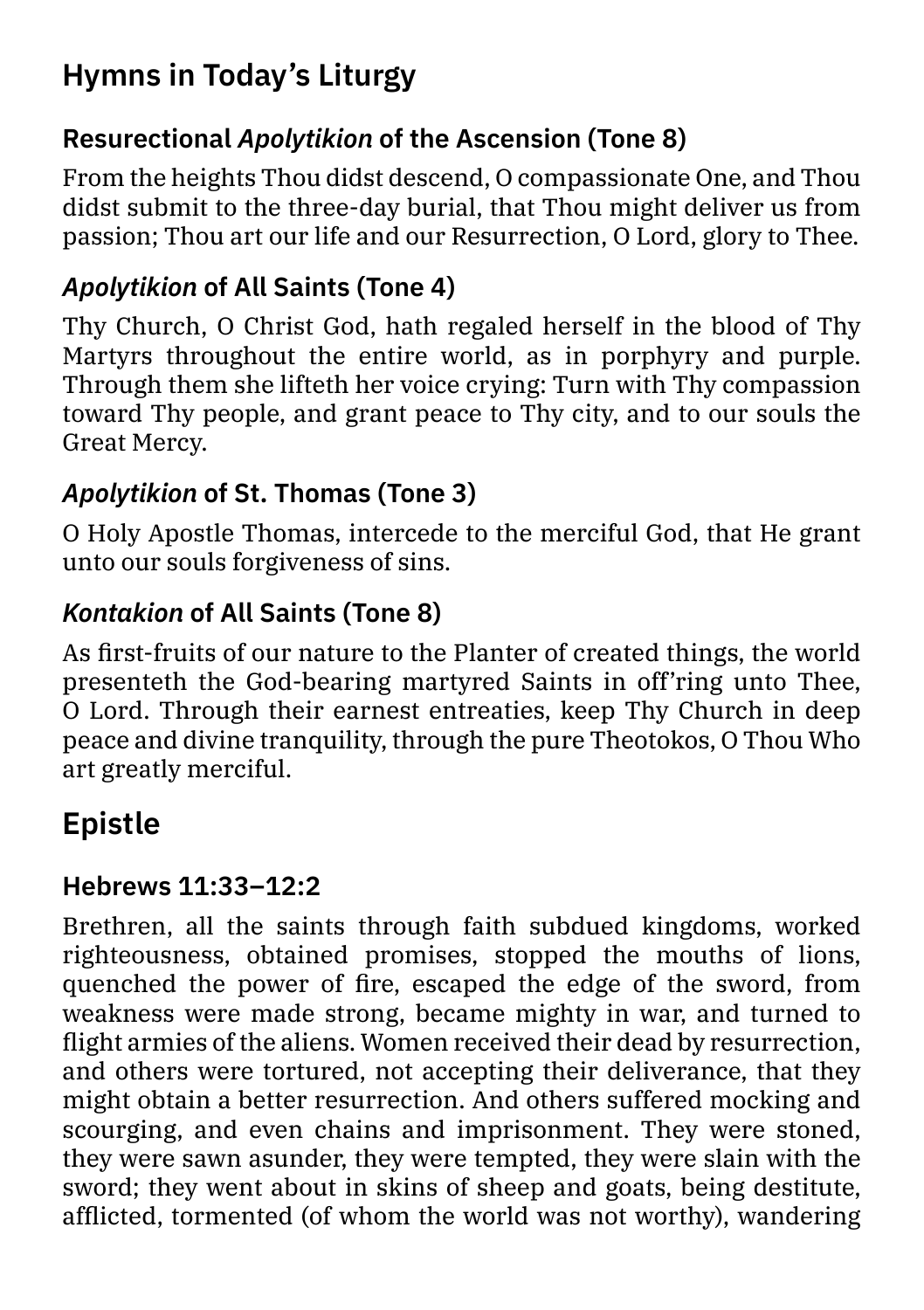in deserts and mountains, and in dens and caves of the earth. And all these, having obtained a witness through their faith, did not receive the promise, since God had foreseen something better for us, that apart from us they should not be made perfect. Therefore, since we are surrounded by so great a cloud of witnesses, let us also lay aside every weight, and sin which does so easily beset us, and let us run with patience the race that is set before us, looking to Jesus the Author and Perfecter of our faith.

## Gospel

#### Matthew 10:32–33,37–38; 19:27–30

The Lord said to His disciples, "Everyone who acknowledges Me before men, I also will acknowledge before my Father Who is in heaven; but whoever denies Me before men, I also will deny before My Father Who is in heaven. He who loves father or mother more than Me is not worthy of Me; and he who loves son or daughter more than Me is not worthy of Me; and he who does not take his cross and follow Me is not worthy of Me." Then Peter said in reply, "Lo, we have left everything and followed Thee. What then shall we have?" Jesus said to them, "Truly, I say to you, in the New World, when the Son of Man shall sit on His glorious throne, you who have followed Me will also sit on twelve thrones, judging the twelve tribes of Israel. And every one who has left houses or brothers or sisters or father or mother or wife or children or lands, for My Name's sake, will receive a hundred fold, and inherit eternal life. But many that are first will be last, and the last first."

# Synaxarion

On 19 June, in the Holy Orthodox Church, we commemorate the Apostle Jude (Thaddeus), brother of the Lord; Venerable Zenon of Palestine; and Martyr Zosimas the Soldier at Antioch in Pisidia.

On this day, the Sunday after Pentecost, we celebrate the feast of All Saints who shone forth throughout all the world, North and South, East and West.

> Of all my Lord's friends, I laud and sing the praises; And let any to come, with them all be numbered.

David the Prophet and king, who revered the beloved of God, and respected them because of his great piety, said in the Psalms, "How precious are Thy beloved unto me, O God" (138:17). And the Apostle